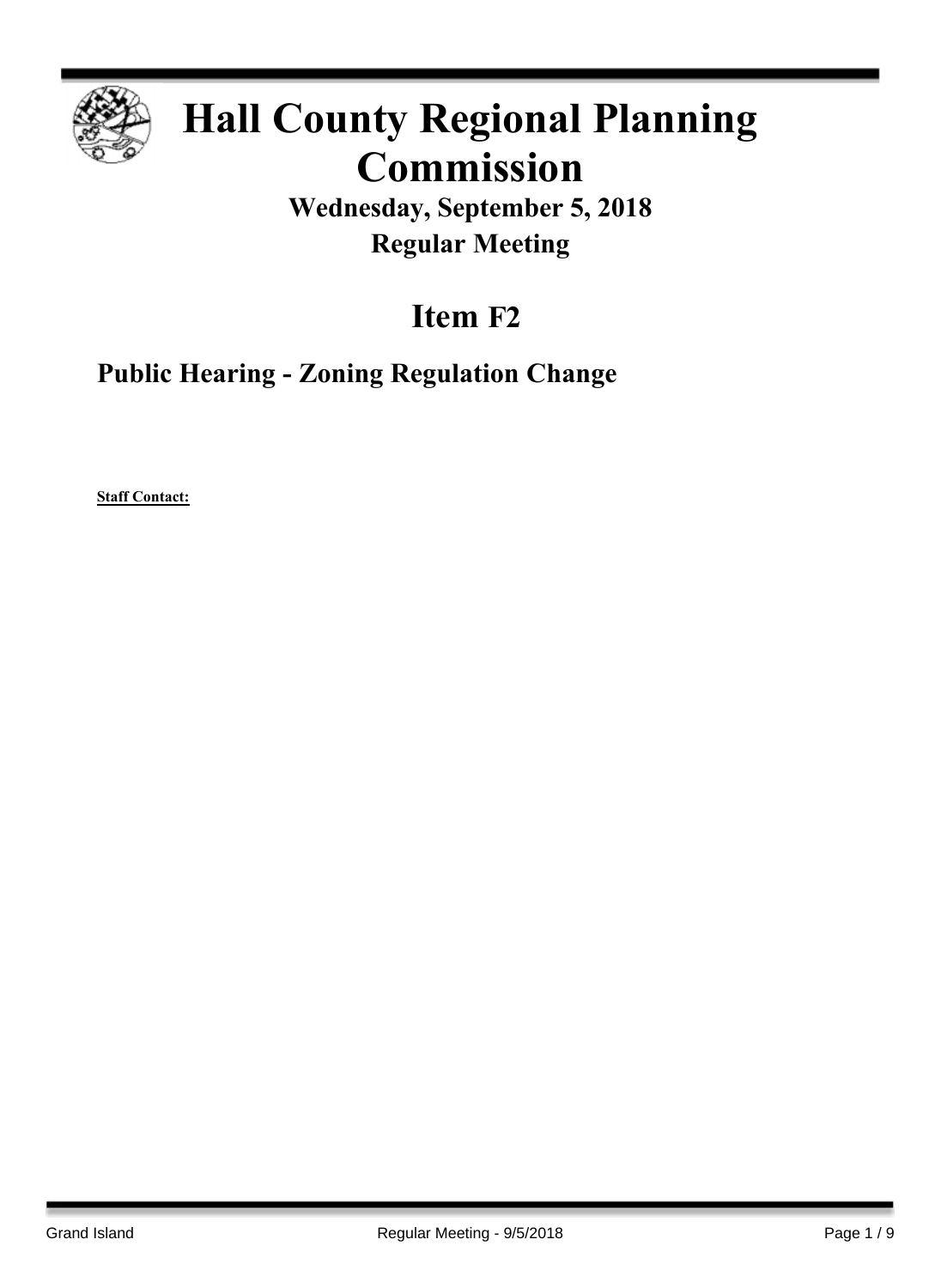## **Agenda Item # 5**

## **PLANNING DIRECTOR RECOMMENDATION TO REGIONAL PLANNING COMMISSION:**

August 27, 2018

## **SUBJECT:**

*Concerning proposed amendments to Section 36-56 Zoning Districts/Use; Section 33-64.1 (R-3SL) Medium Density Residential Small Lot Zone; Section 36-72 (M-1) Light Manufacturing Zone and Section 36-73 (M-2) Heavy Manufacturing Zone. (C-28-2018GI).* 

## **PROPOSAL:**

These changes propose to amend the above mentions sections as detailed below. All of these changes are being proposed by staff to address potential issues within the regulations as they currently exist.

## **OVERVIEW:**

## **Proposed Changes to the List of Zoning Districts**

In 2017 the Grand Island City Council adopted the R-3SL Zoning District at that time it was not included in the list of zoning districts the proposed change would list it with the other zoning districts allowed in the jurisdiction of Grand Island.

#### **§36-50. Zoning Districts; Use**

For the purpose of this chapter, the City of Grand Island and its extra-territorial jurisdiction is hereby divided into 27 zoning districts, designated as follows:

| $AG-1$     | Primary Agricultural Zone                        |
|------------|--------------------------------------------------|
| $AG-2$     | Secondary Agricultural Zone                      |
| AG-SC      | Special Agricultural / Conservation Zone         |
| $AG-SE$    | Special Agricultural / Events Zone               |
| $AG-SI$    | Special Agricultural / Industrial Zone           |
| <b>SRC</b> | Special Recreation / Conservation Zone           |
| TA.        | <b>Transitional Agricultural Zone</b>            |
| LLR        | Large Lot Residential Zone                       |
| $R-1$      | Suburban Residential Zone                        |
| $R-2$      | Low Density Residential Zone                     |
| $R-3$      | Medium Density Residential Zone                  |
| $R3-SL$    | <b>Medium Density Small Lot Residential Zone</b> |
| $R-4$      | High Density Residential Zone                    |
| RO.        | Residential Office Zone                          |
| $B-1$      | Light Business Zone                              |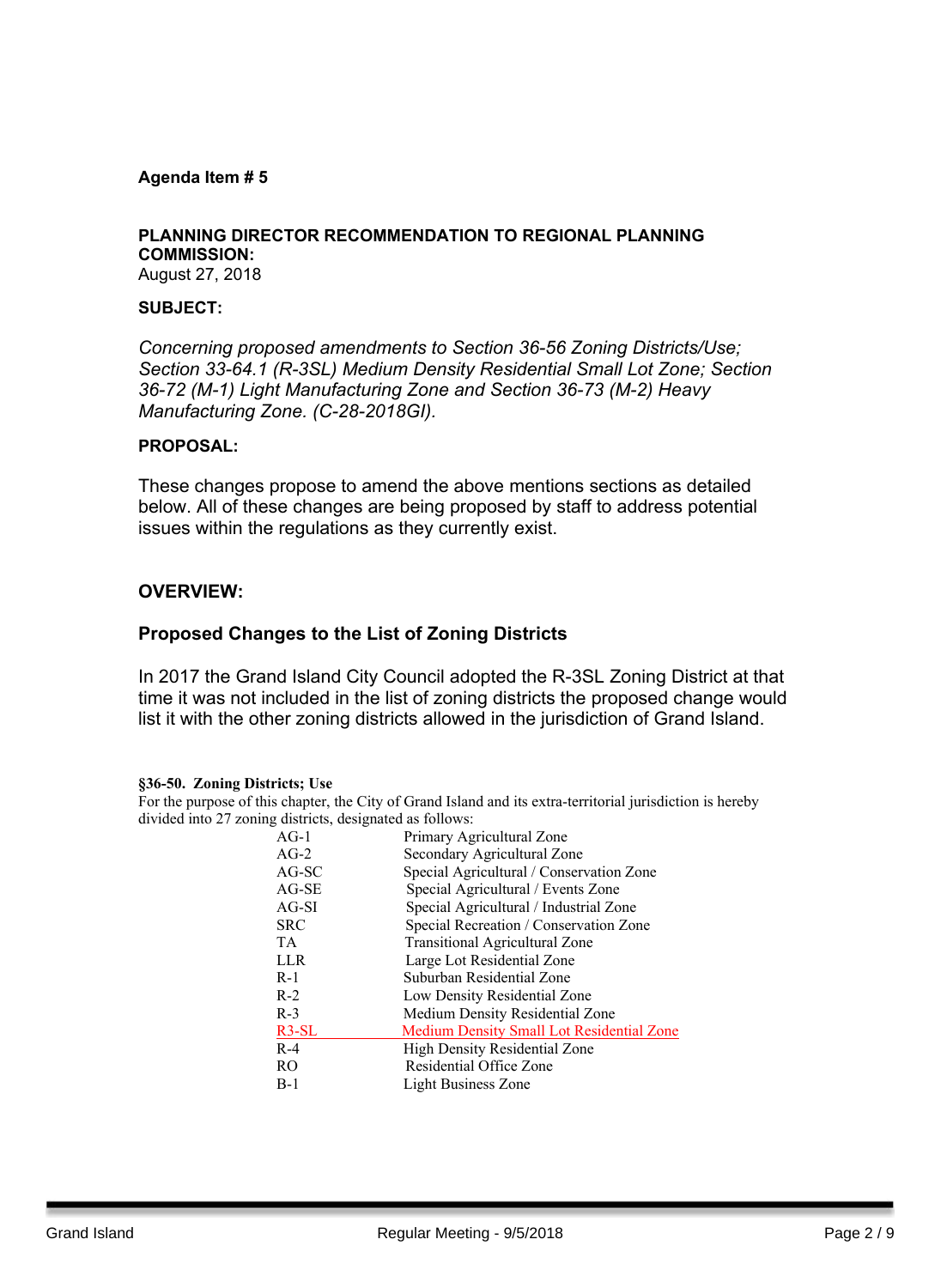| $B-2$    | General Business Zone              |
|----------|------------------------------------|
| AC       | Arterial Commercial Overlay Zone   |
| $B-3$    | Heavy Business Zone                |
| МE       | <b>Industrial Estates Zone</b>     |
| $M-1$    | Light Manufacturing Zone           |
| $M-2$    | Heavy Manufacturing Zone           |
| $M-3$    | Mixed Use Manufacturing Zone       |
| CD       | <b>Commercial Development Zone</b> |
| TD       | <b>Travel Development Zone</b>     |
| RD.      | Residential Development Zone       |
| A        | Airport Zone                       |
| GCO      | Gateway Corridor Overlay District  |
| M and MD | Manufactured Home Overlay Zone     |

## **Proposed Changes to the R-3SL Zoning District**

This district was adopted in October of 2017 and we are starting to get the first subdivisions designed for the housing this district can provide. One issue that has become apparent is that it is not practical to require the same lot area for attached single units with 3 or more attached units as would be required for either single family units or two unit townhomes. The suggested changes would reduce the minimum lot area to 2100 square feet. This would allow a structure with an area of 1050 square feet to be built on the property and has area proportional to the outside lots that require a 10 foot side yard setback (34 foot minimum lot width). The changes suggested also clarify when a 24 foot lot width is allowed, only with 3 or more attached single family dwellings. A two unit town home would require a minimum lot width of 35 feet and area of 3000 square feet for each lot.

This example below shows how a 35 foot wide by 87.5 foot long (just over 3000 square feet) lines up with lots of the same depth planned for 3 or more attached single family homes in this example 5, all of which have a width of 24 feet. The internal lots all have a depth of 87.5 feet and width of 24 feet so they are 2100 square feet. The second example shows that in order to make the 24 foot lots 3000 square feet it is necessary to increase the depth of the lots to 125 feet while the wider lots are only 87.5 feet.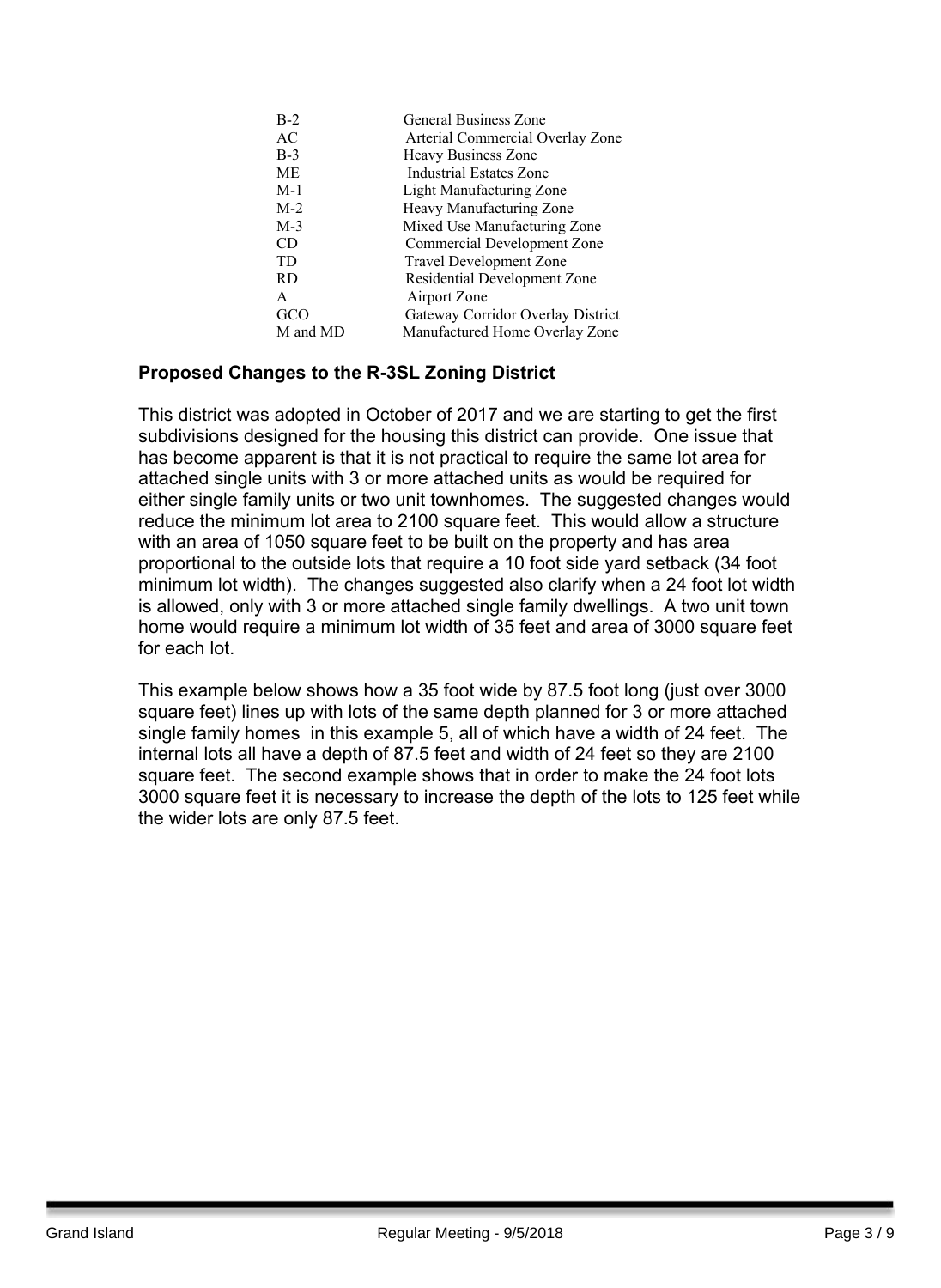

**Figure 1 Interior 24 foot wide lots are 2100 square feet**



#### **Figure 2 Interior 24 foot wide lots are 3000 square feet**

#### **§36-64.1 (R-3SL) Medium Density-Small Lot Residential Zone**

*Intent*: To provide for residential uses at a maximum density of fourteen to fifteen dwelling units per acre with supporting community facilities. This zoning district is sometimes used as a transitional zone between lower density residential zones and higher density residential, office, business, or manufacturing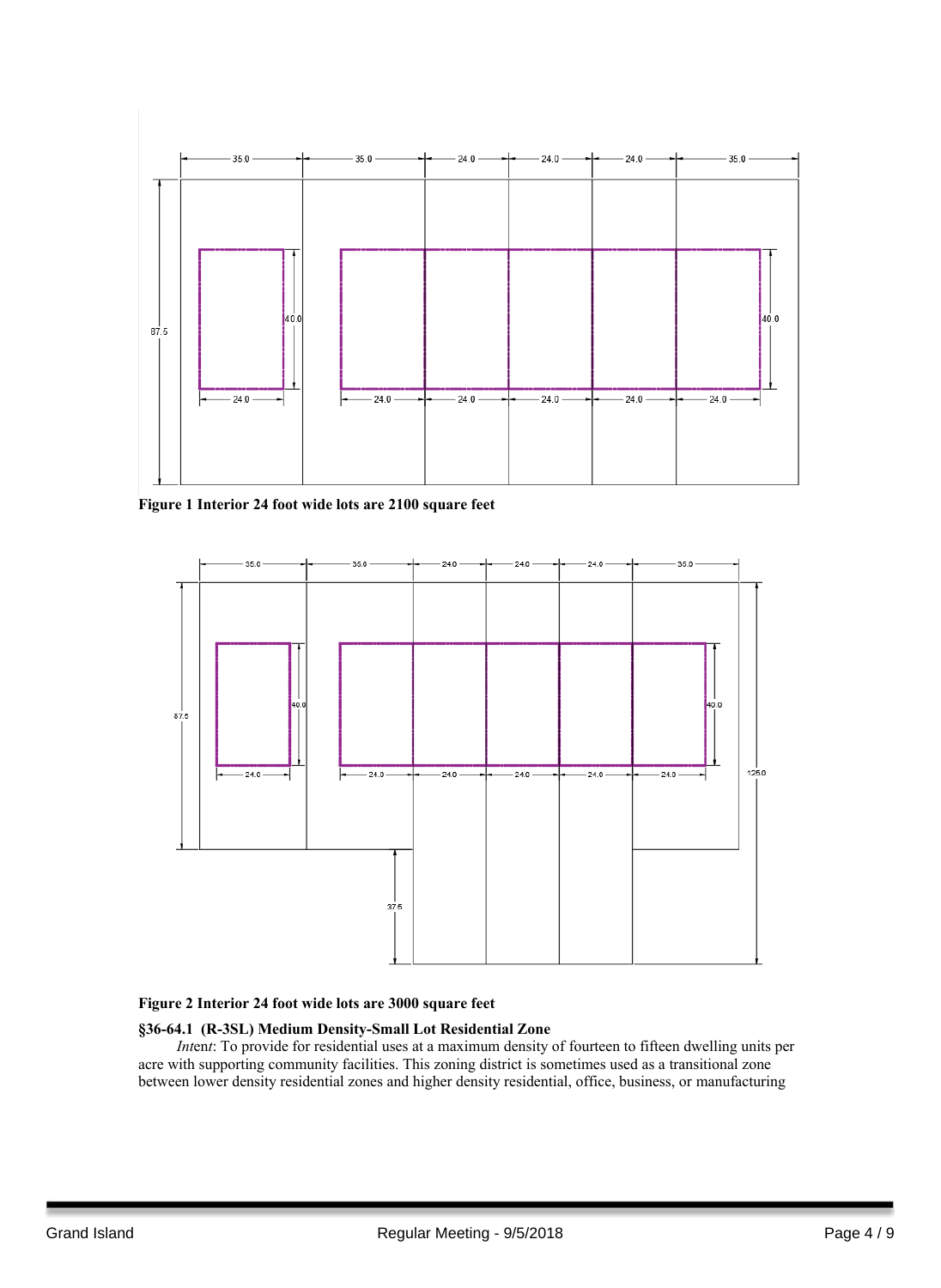zones. Specifically this zoned is intended to provide market flexibility regarding lot size and housing configuration.

(A) Permitted Principal Uses: The following principal uses are permitted in the (R-3SL) Medium Density Small Lot Residential Zoning District.

(1) Dwelling units

(2) Truck, bush and tree farming, provided, there is no display or sale at retail of such products on the premises

(3) Public parks and recreational areas

(4) Country clubs as defined herein

(5) Public, parochial and private schools having a curriculum equivalent to an elementary or higher educational level and colleges offering courses of general instruction, including convents, monasteries, dormitories and other related living structures when located on the same site as the college.

(6) Churches, synagogues, chapels, and similar places of religious worship and instruction of a quiet nature.

(7) Utility substations necessary to the functioning of the utility, but not including general business offices, maintenance facilities and other general system facilities, when located according to the yard space rules set forth in this section for dwellings and having a landscaped or masonry barrier on all sides. Buildings shall be of such exterior design as to harmonize with nearby properties.

(8) Public and quasi-public buildings for cultural use

(9) Railway right-of-way, but not including railway yards or facilities

(10) Off street parking lots for residents and guests

(B) Conditional Uses: The following uses are subject to any conditions listed in this chapter and are subject to other conditions relating to the placement of said use on a specific tract of ground in the (R-3SL) Medium Density Small Lot Residential Zoning District as approved by City Council.

(1) Nonprofit community buildings and social welfare establishments other than those providing living accommodations

(2) Driveways, parking lots, or buildings when directly associated with or accessory to a permitted principal use in an adjacent zone.

(3) Preschools, nursery schools, day care centers, children's homes, and similar facilities

(4) Towers

(5) Off-street parking areas for schools and places of religious worship/instruction on lands adjacent to and within three hundred (300.0) feet of the principal building associated with the aforementioned uses.

(6) All other Conditional Uses indicated as conditional within the Zoning Matrix [Attachment A hereto]

(C) Permitted Accessory Uses:

(1) Customary home occupations

(2) Buildings and uses accessory to the permitted principal use

(D) Space Limitations:

| <b>Uses</b>              |                                            |                                              |                                    | <b>Minimum Setbacks</b> |                        |                        |                                                |                                      |                                         |
|--------------------------|--------------------------------------------|----------------------------------------------|------------------------------------|-------------------------|------------------------|------------------------|------------------------------------------------|--------------------------------------|-----------------------------------------|
|                          |                                            |                                              | A                                  | B                       | C                      | D                      | E                                              |                                      |                                         |
|                          | <b>Minimum</b><br>Parcel<br>Area<br>(feet) | <b>Minimum Lot Area</b><br>per Dwelling Unit | <b>Minimum Lot Width</b><br>(feet) | Front<br>Yard<br>(feet) | Rear<br>Yard<br>(feet) | Side<br>Yard<br>(feet) | <b>Street</b><br><b>Side</b><br>Yard<br>(feet) | <b>Maximum</b><br>Ground<br>Coverage | <b>MaximumBuilding Height</b><br>(feet) |
| Permitted<br><b>Uses</b> | 3,000                                      | 3,000                                        | 35                                 | $20*$                   | 15                     |                        | 10                                             | 50%                                  | 35                                      |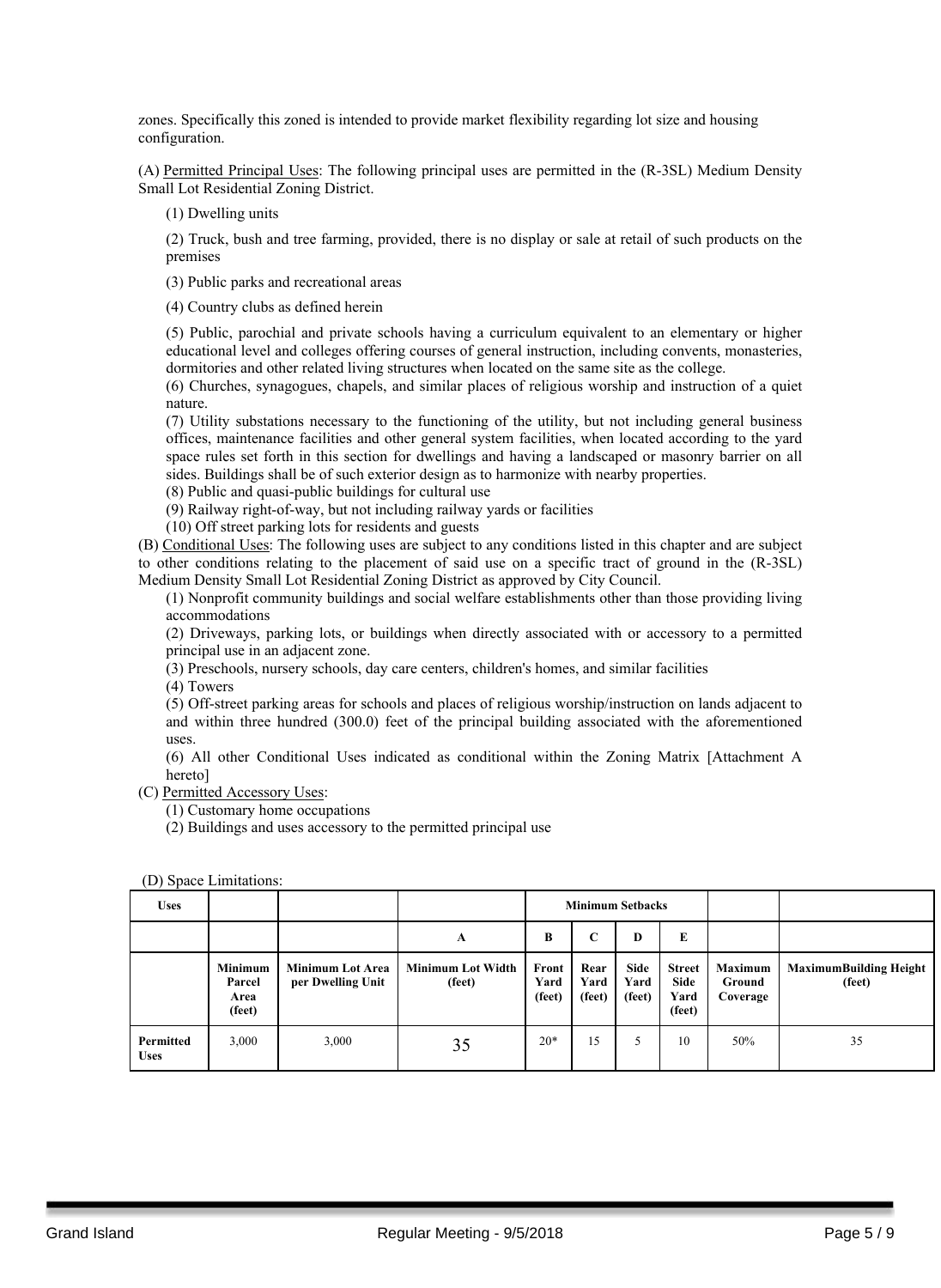| Conditional<br><b>Uses</b>                                             | 3,000    | 3,000    | 35 | $20*$ | 15 |    | 10 | 50% | 35 |
|------------------------------------------------------------------------|----------|----------|----|-------|----|----|----|-----|----|
| Attached<br><b>Single</b><br>Family<br><b>Dwelling</b><br><b>Units</b> | 21003000 | 21003000 | 24 | $20*$ | 15 | 10 | 10 | 50% | 35 |

(E) Miscellaneous Provisions:

(1) Supplementary regulations shall be complied with as defined herein

(2) Only one principal building shall be permitted on one zoning lot except as otherwise provided herein.

(3) Front yard setback may be reduced to 10 foot if paved access easements and parking (garage counts as parking) is provide at the back of each lot.

(4) Sideyard setback for attached single family dwellings shall be reduced to 0 feet on all lots with contiguous attached units

## **Proposed changes to the M1 Light Manufacturing Zone and M2 Heavy Manufacturing Zone relative to dwelling units**

Previous versions of the Grand Island zoning regulations have allowed limited residential uses in the Manufacturing Districts in the form of a night watchman's quarters. In 2004, with the revision of the regulations, those provisions were removed from the regulations and after that time no new residential structures were to be constructed within these districts. The biggest issue staff had at the time was how to define the night watchman's quarters. If it really was intended for a night watchman did it need to or should it even include a bed.

The City is currently dealing with a few cases where people have illegally added residential units within the M2 Heavy Manufacturing district. Since we used to allow the night watchman's quarters not every apartment within a building in these districts is illegal so it is necessary to prove that the unit was not there prior to 2004. This adds to the issues in clearing these cases up.

We already permit a mix of residential and commercial or manufacturing uses in the all of our commercial zones except the CD Commercial Development zone a planned unit development and in the M3 Mixed Use Manufacturing zone.

This proposed change would make it easier to enforce building and fire codes on these properties as people could actually apply for a permit and get inspections on these projects. Under the current regulations anyone that builds a new one of these units in an existing building is doing so with no inspection or review for safety of the occupants of either the dwelling or the business. The changes as drafted will not permit the construction of a single family house or multiple dwellings within a single building. Owners would be limited to one dwelling unit within a building that would otherwise be a permitted use.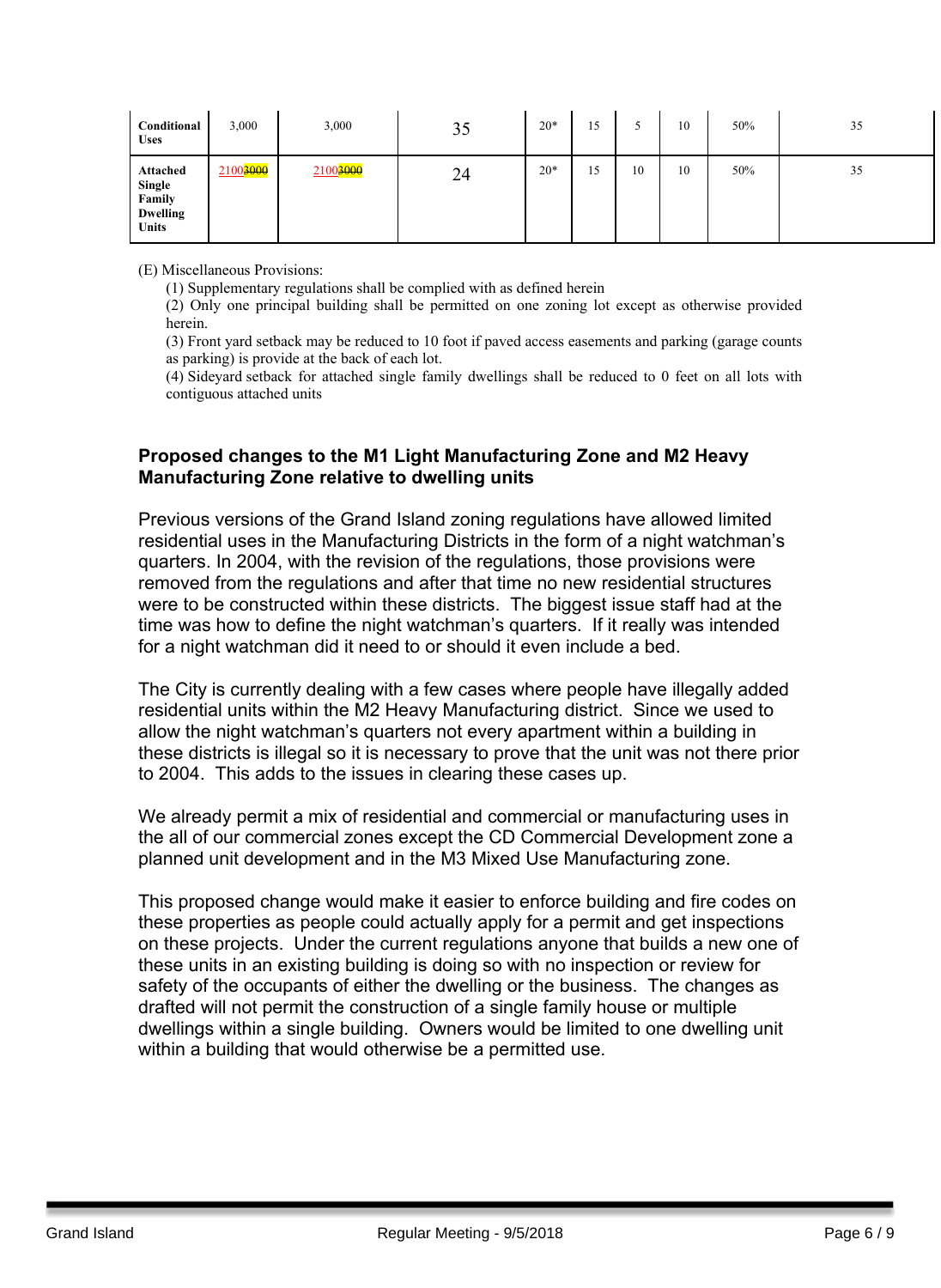The downside to allowing this use in the Manufactuing districts is that it may increase the likelihood of conflicts between the dwellings a permitted use and the other uses that are permitted. If the dwellings that are constructed in these buildings are done so illegally it is unlikely that the people living in them will complain about the activities of their neighbors.

#### **§36-72. (M-1) Light Manufacturing Zone**

*Intent*: The intent of this zoning district is to provide for light fabrication, service, warehousing, administrative and research uses within a zoning district having generally limited public contact and requiring some minimal landscaping standards.

(A) Permitted Principal Uses: The following principal uses are permitted in the (M-1) Light Manufacturing Zoning District.

(1) Administrative, executive, professional, research and similar office use having limited contact with the public

(2) Agriculture, including the raising of field crops, tree and bush crops, animals and fowls, but not including feed lots, poultry farms, fur farms, and commercial kennels

(3) Buildings and installations for public utilities; facilities shall observe yard space requirements but shall not be subject to minimum area or width requirements

(4) Railway right-of-way, but not including railway yards or facilities

(5) Radio and television stations, private clubs, and meeting halls

(6) Manufacture, processing, assembly, fabrication or storage of non-hazardous products and materials (7) Parking Lot

(8) Other uses found in the Zoning Matrix [Attachment A hereto]

(B) Conditional Uses: The following uses are subject to any conditions listed in this chapter and are subject to other conditions relating to the placement of said use on a specific tract of ground in the (M-1) Light Manufacturing Zoning District as approved by City Council.

(1) Gravel, sand, or dirt removal, stockpiling, processing or distribution, and batching plant

(2) Concrete or cement products manufacturing and batching plant.

(3) Truck terminal, tractor, trailer, or truck storage, including maintenance facilities

(4) Contractor's storage yard or plant

(5) Motels and hotels

(6) Towers

(C) Permitted Accessory Uses:

(1) Sales of new merchandise when same is manufactured, processed, assembled, fabricated or stored on the premises

(2) Buildings and uses accessory to the permitted principal use

(3) A single dwelling unit occupying not more than 50% of the space located within the permitted principal structure on the property.

(D) Specifically Excluded Uses:

 $(1)$  Any residential use Residences as a principal use

(2) Manufactured homes and manufactured home parks

(3) Churches, schools, institutions and other public and semi-public uses except for trade and vocational schools

(E) Space Limitations:

| <b>Uses</b>              |                                            |                                   |                         |                        | <b>Minimum Setbacks</b>       |                                         |                                      |                                         |
|--------------------------|--------------------------------------------|-----------------------------------|-------------------------|------------------------|-------------------------------|-----------------------------------------|--------------------------------------|-----------------------------------------|
|                          |                                            | A                                 | B                       | C                      | D                             | E                                       |                                      |                                         |
|                          | <b>Minimum</b><br>Parcel<br>Area<br>(feet) | <b>Minimum LotWidth</b><br>(feet) | Front<br>Yard<br>(feet) | Rear<br>Yard<br>(feet) | <b>Side</b><br>Yard<br>(feet) | <b>Street</b><br>Side<br>Yard<br>(feet) | <b>Maximum</b><br>Ground<br>Coverage | <b>MaximumBuilding Height</b><br>(feet) |
| Permitted<br><b>Uses</b> | 20,000                                     | 100                               | 35 <sup>1</sup>         | 20                     | 10                            | 10                                      | 50%                                  | 50                                      |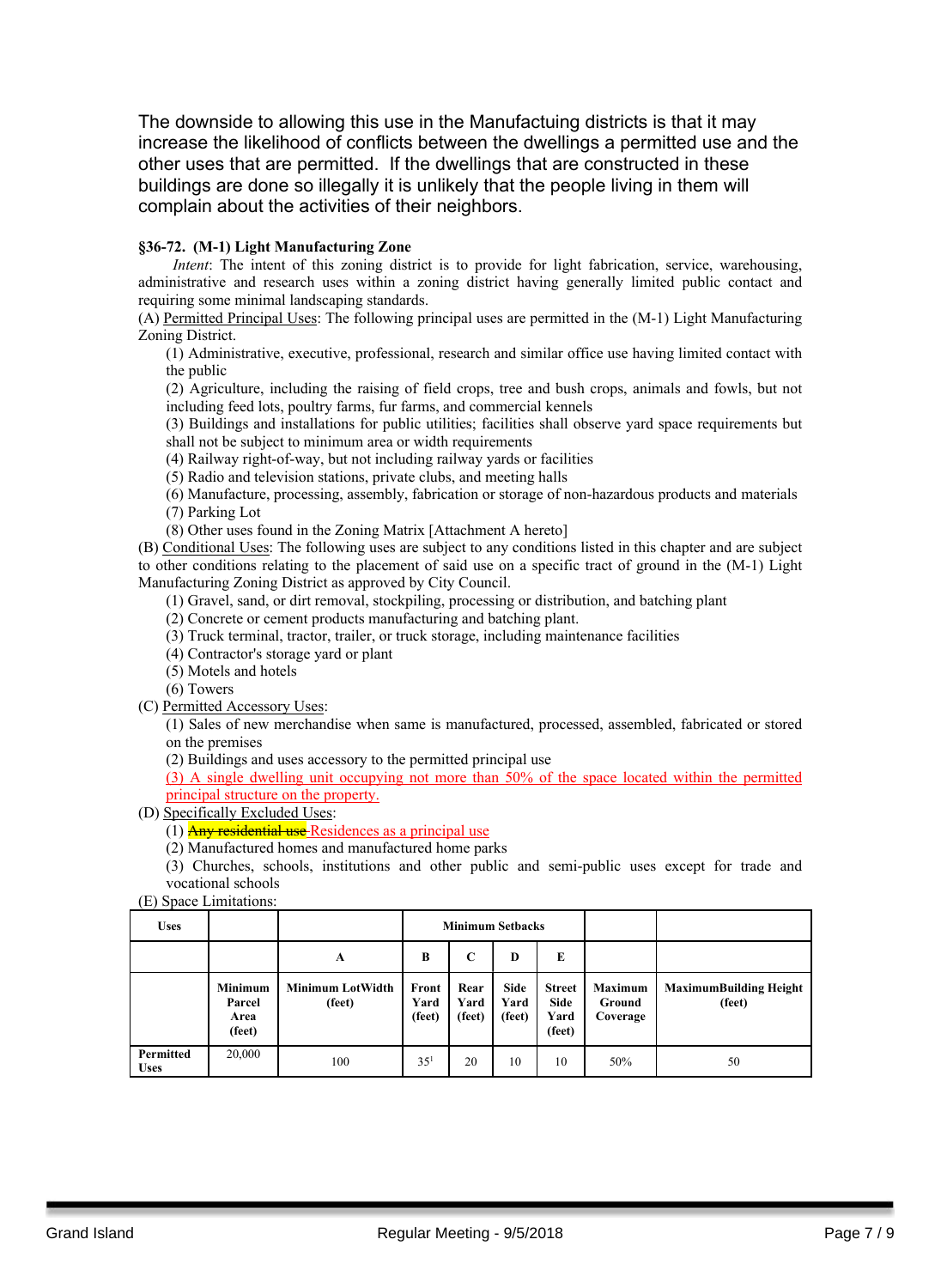| $\cdots$<br>$\sim$<br>Conditional<br>- T Y<br><b>Uses</b> | 20,000 | 100 | $\sim$ $-$<br>ں ر | $\gamma$<br>∠∪ | 10 | 1 U | 50% | υc |
|-----------------------------------------------------------|--------|-----|-------------------|----------------|----|-----|-----|----|
|-----------------------------------------------------------|--------|-----|-------------------|----------------|----|-----|-----|----|

<sup>1</sup> with 15 feet adjacent to a street landscaped to satisfaction of the zoning official.

(F) Miscellaneous Provisions:

(1) Supplementary regulations shall be complied with as defined herein

(2) Landscaping shall be provided and maintained by the owner or developer within the 15 feet adjacent to a street; landscaping shall include but is not limited to, screen planting, lawn area, trees, shrubs, fences and walls; all landscaping shall be planned and maintained to the satisfaction of the zoning official.

(3) Only one principal building shall be permitted on one zoning lot except as otherwise provided herein.

#### **§36-73. (M-2) Heavy Manufacturing Zone**

*Intent*: The intent of this zoning district is to provide for the greatest amount of manufacturing, warehousing, wholesaling and business uses. Conditional use permits are required for those uses with more significant health and safety concerns.

(A) Permitted Principal Uses:

(1) Administrative, executive, professional, research and similar office use having limited contact with the public

(2) Agencies as found in the Zoning Matrix [Attachment A hereto]

(3) Agriculture, including the raising of field crops, tree and bush crops, animals and fowl, but not including feed lots, poultry farms, and fur farms

(4) Concrete or cement products manufacturing and batching plant

(5) Contractors storage yard or plant

(6) Gravel, sand or dirt removal, stockpiling, processing or distribution, and batching plant

(7) Manufacture, processing, assembly, fabrication and/or storage of non-hazardous products and materials

(8) Mortuaries, funeral homes, and funeral chapels

(9) Parking Lot

(10) Office and office buildings for professional and personal services as found in the Zoning Matrix [Attachment A hereto]

(11) Outdoor sales and rental lots for new or used automobiles, boats, motor vehicles, trailers, manufactured homes, farm and construction machinery

(12) Radio and television stations, private clubs and meeting halls

(13) Railway right-of-way, including yards and facilities

(14) Stores and shops that conduct retail business, provided, all activities and display goods are carried on within an enclosed building except that green plants and shrubs may be displayed in the open, as per the Zoning Matrix [Attachment A hereto]

(15) Stores and shops for the conduct of wholesale business, including sale of used merchandise

(16) Truck, bush and tree farming, provided, there is no display or sale at retail of such products on the premises

(17) Truck terminal, tractor, trailer, or truck storage, including maintenance facilities

(18) Utility substations necessary to the functioning of the utility, but not including general business offices, maintenance facilities and other general system facilities, when located according to the yard space rules set forth in this section for dwellings and having a landscaped or masonry barrier on all sides. Buildings shall be of such exterior design as to harmonize with nearby properties

(19) Vocational or trade schools, business colleges, art and music schools and conservatories, and other similar uses

(20) Other uses found in the Zoning Matrix [Attachment A hereto]

(B) Conditional Uses: The following uses are subject to any conditions listed in this chapter and are subject to other conditions relating to the placement of said use on a specific tract of ground in the (M-2) Heavy Manufacturing Zoning District as approved by City Council.

(1) Automobile wrecking yard

(2) Acid or acid by-products manufacture

(3) Ammonia bleaching powder, chlorine, perozylin or celluloid manufacture